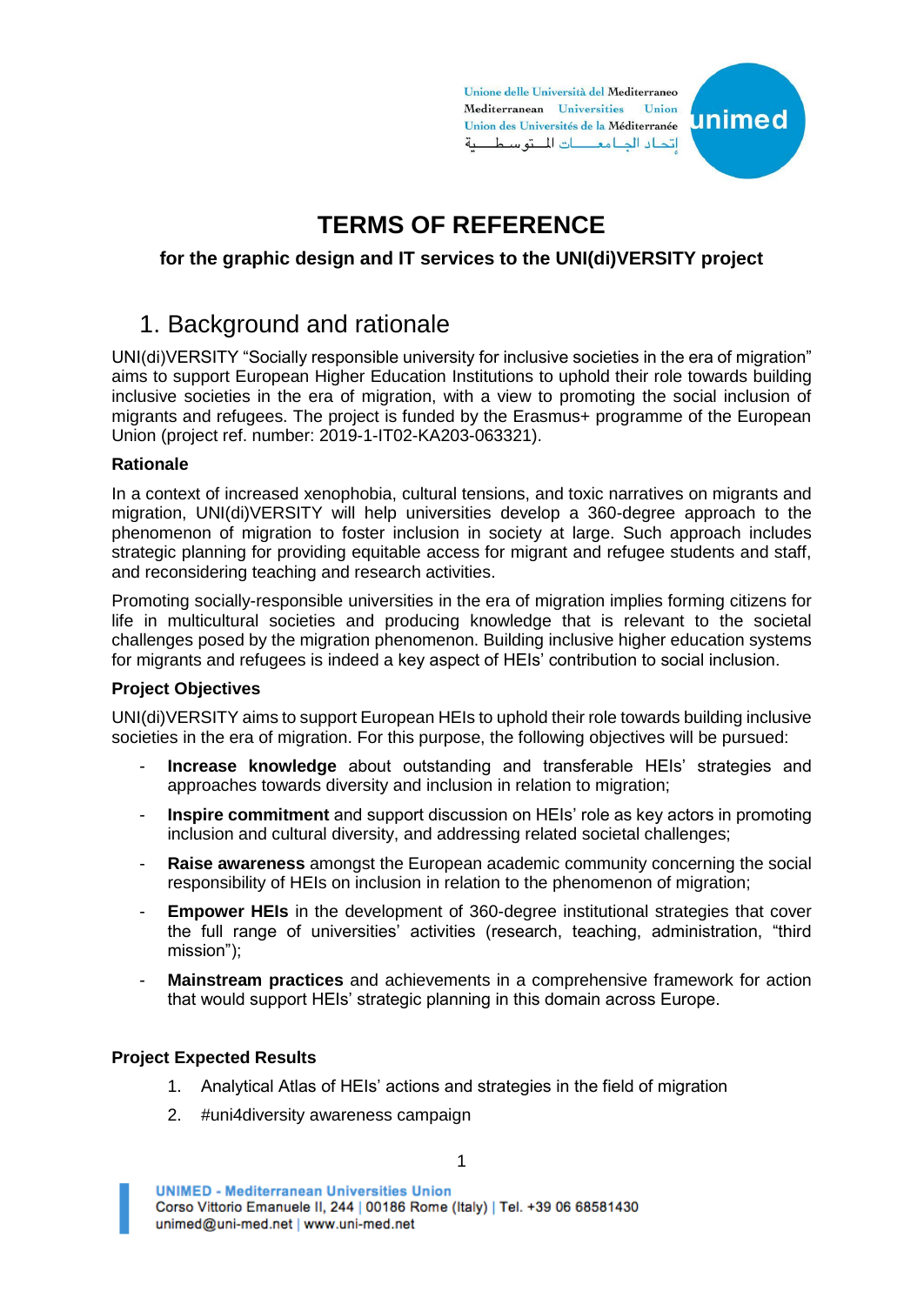Unione delle Università del Mediterraneo Mediterranean Universities Union Union des Universités de la Méditerranée اتحاد الدامعات للتوسطية



- 3. Toolkit for university staff and services
- 4. Strategic Framework for socially responsible universities in the era of migration

### **Expected Impact**

The project intervention will increase knowledge, inspire commitment, sensitise, and empower European HEIs leaders, managers and staff from different structures (governance bodies, third mission office, international relations office, student services, faculty and research department leaders) in relation to migration issues, to act as agents of change in their own institutions and academic community, and throughout Europe.

### **Members of the Consortium**

- [Sapienza University,](http://www.uniroma1.it/) Italy (coordinator)
- UNIMED [Mediterranean Universities Union,](http://www.uni-med.net/) Italy
- [University of Barcelona Solidarity Foundation,](http://www.ub.edu/comint/solidaritat/en/index.html) Spain
- EUA [European University Association,](http://www.eua.be/) Belgium
- [Campus France,](http://www.campusfrance.org/) France (associate partner)
- IOM [International Organization for Migration](https://www.iom.int/) (associate partner)

## 2. Main tasks of the service

The service includes the following tasks:

### **A) Multilingual project website**

- Technical and graphical design of the accessible and usable multilingual project website (www.unidiversity.eu), update of contents. Language versions of the project website: English, Italian, Spanish;
- Creation/personalisation of social media channels and integration on the project website;
- Setup of an interactive webpage to allow users to upload contents (texts and images) according to an online submission form as part of the project website;
- Production of 2 visits monitoring reports (mid-term and final) and analytics.

### **B) Project graphical identity & Promo-kit**

- Design of the overall graphical identity of the project and production of basic promotional materials for dissemination purposes (e.g. project logo, templates for deliverables, project postcard, project flyer, roll-up etc.) in multiple languages (English, Spanish, Italian);
- Typesetting and artwork for Output O3 "Toolkit for university staff and services". Language versions: English, Italian, Spanish;
- Typesetting and artwork for Output O4 "Strategic Framework for socially responsible universities in the era of migration". Language versions: English, Italian, Spanish.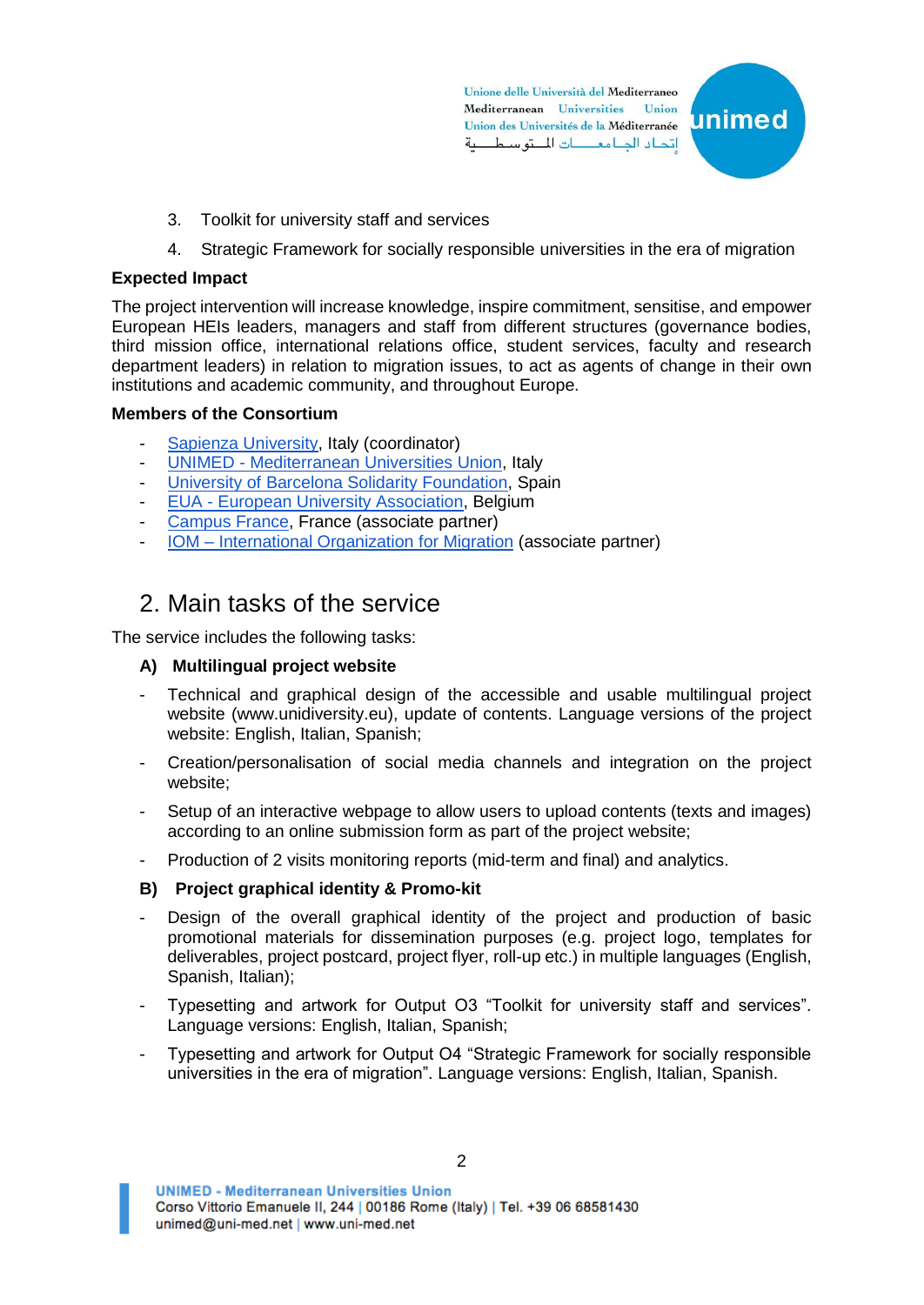Unione delle Università del Mediterraneo Mediterranean Universities Union Union des Universités de la Méditerranée اتحاد الدامع التوسطية



#### **C) Awareness campaign**

Support to the implementation of the O2 - #uni4diversity awareness campaign aimed at awareness amongst the academic community in Europe and key stakeholders about the important role of universities on university's social responsibility and related impact. The service includes the following tasks:

- Contribution to the concept of the campaign, its message, and outreach strategy;
- Creation of a communication toolkit composed by visuals, animations, etc for social media;
- Monitoring of the campaign implementation and impact assessment.

## 3. Expected Products

In specific terms, the consultant appointed is expected to deliver:

|               | <b>Product/Service</b>                                                                                                   | <b>Delivery Date</b>                                     |
|---------------|--------------------------------------------------------------------------------------------------------------------------|----------------------------------------------------------|
| A             | Project website and social media channels                                                                                | April 2021<br>and regular updates                        |
|               | Interactive webpage                                                                                                      | May 2021                                                 |
|               | Visits monitoring and analytics reports                                                                                  | December 2021;<br>December 2022                          |
| B             | Promo-kit materials (e.g. project logo, templates<br>for deliverables, project postcard, project flyer,<br>roll-up etc.) | April 2021 (project logo)<br>and multiple delivery dates |
|               | Project graphical identity for O3                                                                                        | <b>June 2022</b>                                         |
|               | Project graphical identity for O4                                                                                        | December 2022                                            |
| $\mathcal{C}$ | Campaign communication plan (contribution to<br>the communication framework, core messages<br>and channels)              | <b>June 2021</b>                                         |
|               | Communication toolkit (visuals, animations, etc<br>for social media)                                                     | <b>July 2021</b>                                         |
|               | Impact assessment report                                                                                                 | December 2022                                            |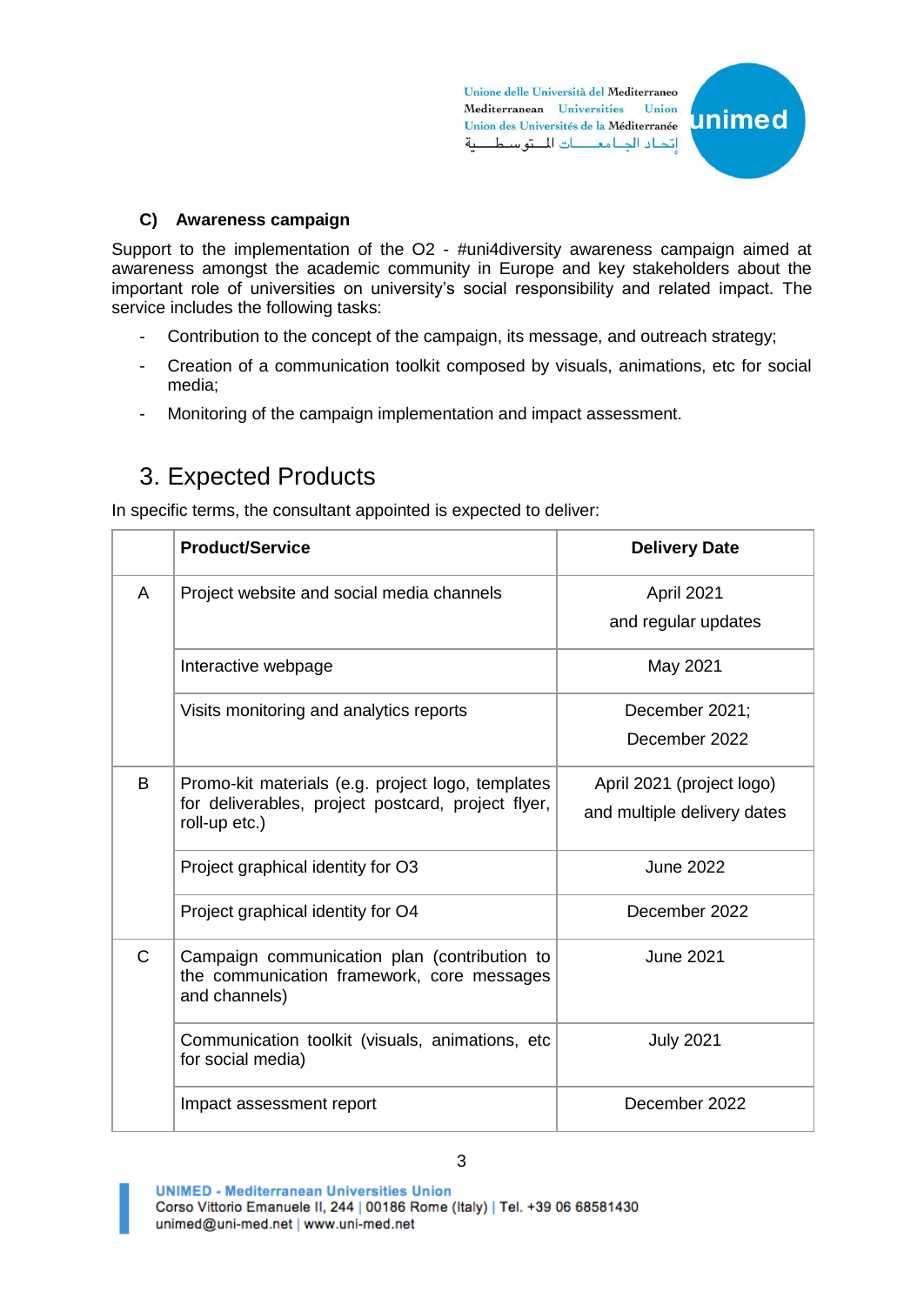Unione delle Università del Mediterraneo Mediterranean Universities Union Union des Universités de la Méditerranée اتحاد الدامع التوسطية



Deliverables clause: once a company is selected, the contract may be amended with time and materials to capture new specific developments upon request of the UNI(di)VERSITY consortium.

All products have to be delivered under an open license (e.g. Creative Commons CC-BY).

## 4. Contract Period

The contract shall be carried out during the period 15/03/2021 to 30/12/2022.

In case the duration of the project is amended, the duration of the present contract is intended to be amended accordingly.

## 5. Form of Contract

Goods or services ordered by the UNI(di)VERSITY project shall be in accordance with the UNI(di)VERSITY's conditions of contract. UNI(di)VERSITY is coordinated by Sapienza University, the Terms and Conditions are those of the aforementioned organisation. For the purpose of the specific services required, the Contractor is UNIMED - Mediterranean Universities Union, partner of the UNI(di)VERSITY Consortium.

# 6. Budget

The service provider is required to indicate an economic offer for the project website and project graphical identity. The total value of the contract shall not exceed **8.500,00 EUR**.

## 7. Application Procedure

Offers should include:

- Company profile and reference projects
- Detailed Technical offer
- Detailed Financial offer for the implementation of the tasks, including the detailed budget for each of the tasks and the proposed fee rates (per hour)

Deadline for receipt of offers: **25 February 2021**.

Applications should be sent in English by certified email to: [uni-med@pec.it](mailto:uni-med@pec.it)

## 8. Selection criteria

The contract will be awarded to the bid offering best value for money (best price-quality ratio). The criteria for the selection of applications are:

- 50% best price;